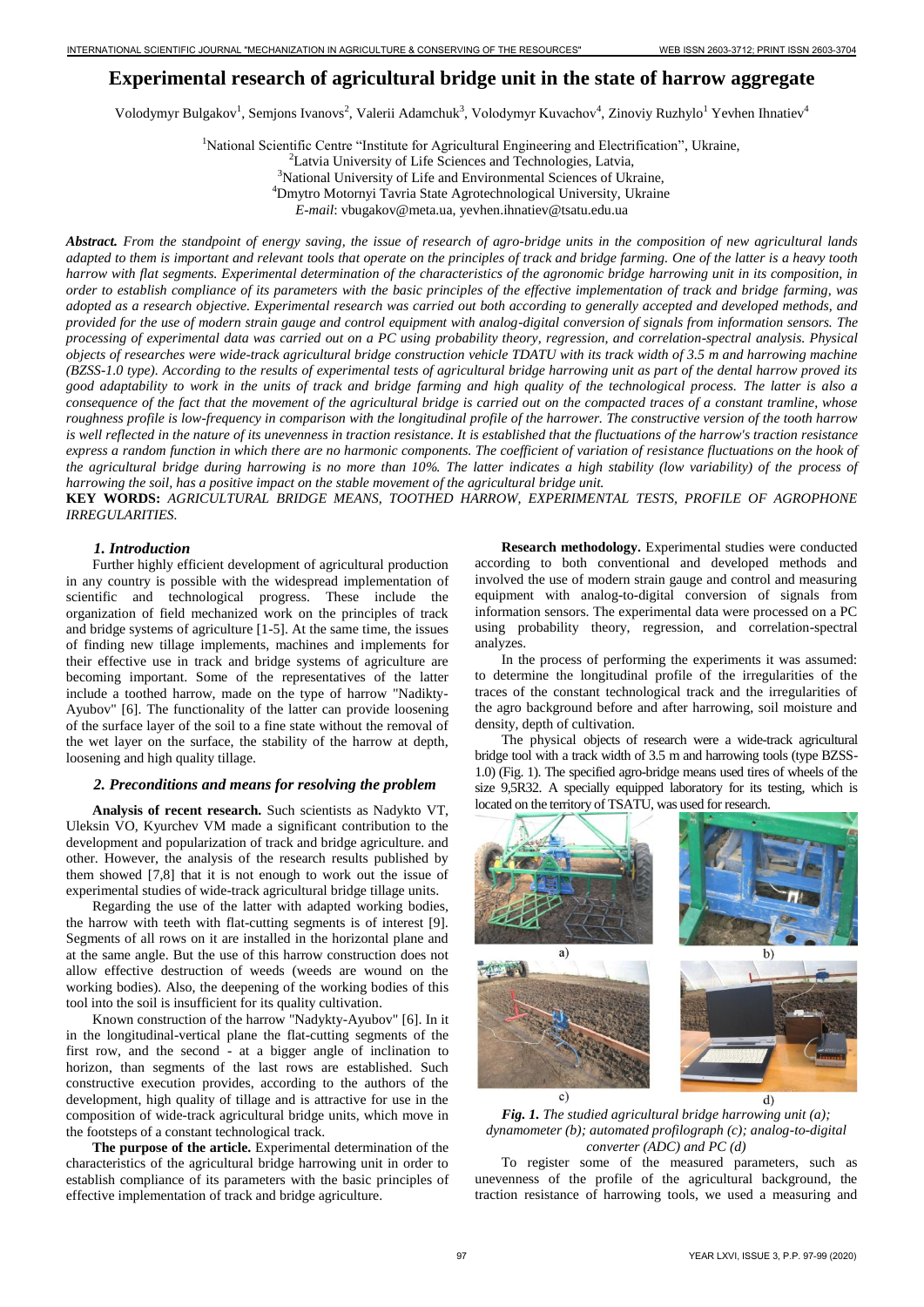recording system based on analog-to-digital converter (ADC) and personal computer (PC) (see Fig. 1).

Obtained in the process of experimental research implementation in the form of digitized data was transferred to the software environment Microsoft Excel. It calculated such statistical characteristics as: average value; standard deviation (standard); dispersion; coefficient of variation; sampling average error; normalized correlation function; normalized spectral density. These statistical parameters were determined by methods [10-12]. The error of direct measurement of parameters did not exceed 1%.

Soil moisture was determined by a standardized thermostaticweight method. The depth of cultivation in the research process was measured with a specially designed depth gauge in 10 places on the diagonal of the treated area.

Experimental tests of the agro-bridge harrowing unit were carried out on the control and test section with a length of 50 m of the mentioned laboratory. The speed of operation of the agro-bridge unit was 3.6-4.5 km⋅h<sup>-1</sup>.

#### *3. Results and discussion*

During the research, the average value of soil moisture in the layer of 0.…10 cm was 26.8%, and the density was 1.23 g⋅cm<sup>-3</sup>.

Analysis of the obtained experimental data showed that the profile of the constant technological track is significantly smoothed in comparison with the profile of the treated agricultural background. Thus, if the standard deviation of the profile of the harrowed agricultural background is  $\pm$  1.36 cm, then for the track profile this figure is  $\pm$  0.84 cm, ie 1.6 times less (Fig. 2).



*Fig. 2. Graphs of the normalized correlation function (a) and the spectral density (b) of the inequalities of the longitudinal profile of the traces of the constant technological track (1) and the harrowed agricultural background (2)* 

According to their internal structure, the inequalities of the profile of traces of a constant technological track are characterized by a function that contains, along with random components harmonic, which are expressed by attenuating periodic oscillations of the normalized correlation function, which is presented in Fig. 2a. The length of the correlation of the ordinates of the irregularities of the profile of the traces of the constant technological track is about 0.18 m, which corresponds to the pitch of the ground on the tires of the agro-bridge means, the value of which is equal to 0.175 m.

The spectrum of frequencies that make up the random function of the inequalities of the profile of the traces of the constant technological track determines the normalized spectral density of the ordinates of the mentioned inequalities of the profile (Fig. 2b). From the analysis of the normalized spectral density (see Fig. 2b) it was found that the cutoff frequency for this process is approximately  $0.3 \text{ cm}^{-1}$ . The main share of variances of oscillations irregularities of the profile of the technological track traces is concentrated in the frequency range  $0...0.3$  cm<sup>-1</sup>. The standard deviation of the ordinates of these irregularities is consistent with the height of the ground hooks of the tires of the agricultural bridge means, the value of which was equal to 0.03 m.

The above analysis of the characteristics of the irregularities of the profile of the constant technological track on which repeatedly moves the agricultural bridge means shows that the generator of the formation of these irregularities are the parameters of the ground engagement of the tires of its wheels.

The internal structure of the oscillations of the longitudinal profile of the cultivated area of the agricultural background is slightly different from the structure of the irregularities of the profile of the traces of the constant technological track (see Fig. 2). The length of the correlation relationship of the ordinates of the irregularities of the harrowed agricultural background is about 2 times larger and is about 34 cm. This profile of the agricultural background is typical for a field prepared for sowing cultures.

In contrast to the unevenness of the profile of the traces of the constant technological track formed by the tires of the wheels of the agricultural bridge means, the profile of the harrowed section of the agricultural background has a lower frequency character (see Fig. 2b). From the analysis of the normalized spectral density it was found that the cutoff frequency for this process is  $0.18 \text{ cm}^{-1}$ . The main share of variances of oscillations inequalities of the processed agricultural background is concentrated in the range of frequencies  $0...0.18$  cm<sup>-1</sup>.



*Fig. 3. Graphs of the normalized correlation function (a) and spectral density (b) of oscillations of the traction resistance of the harrowing tool* 

Fluctuations in the traction resistance of the harrowing tool express a random function in which there are no harmonic components (Fig. 3a). The main spectrum of dispersions of traction resistance oscillations is concentrated in the frequency range 0…3.5  $s<sup>-1</sup>$  (see Fig. 3a). According to its energy (Fig. 3b), the dispersion of the oscillations of the traction resistance of the studied harrow was  $0.027$  kN<sup>2</sup>, and the standard deviation is 0.166 kN. With an average value of traction resistance of 1.71 kN of three harrows in the